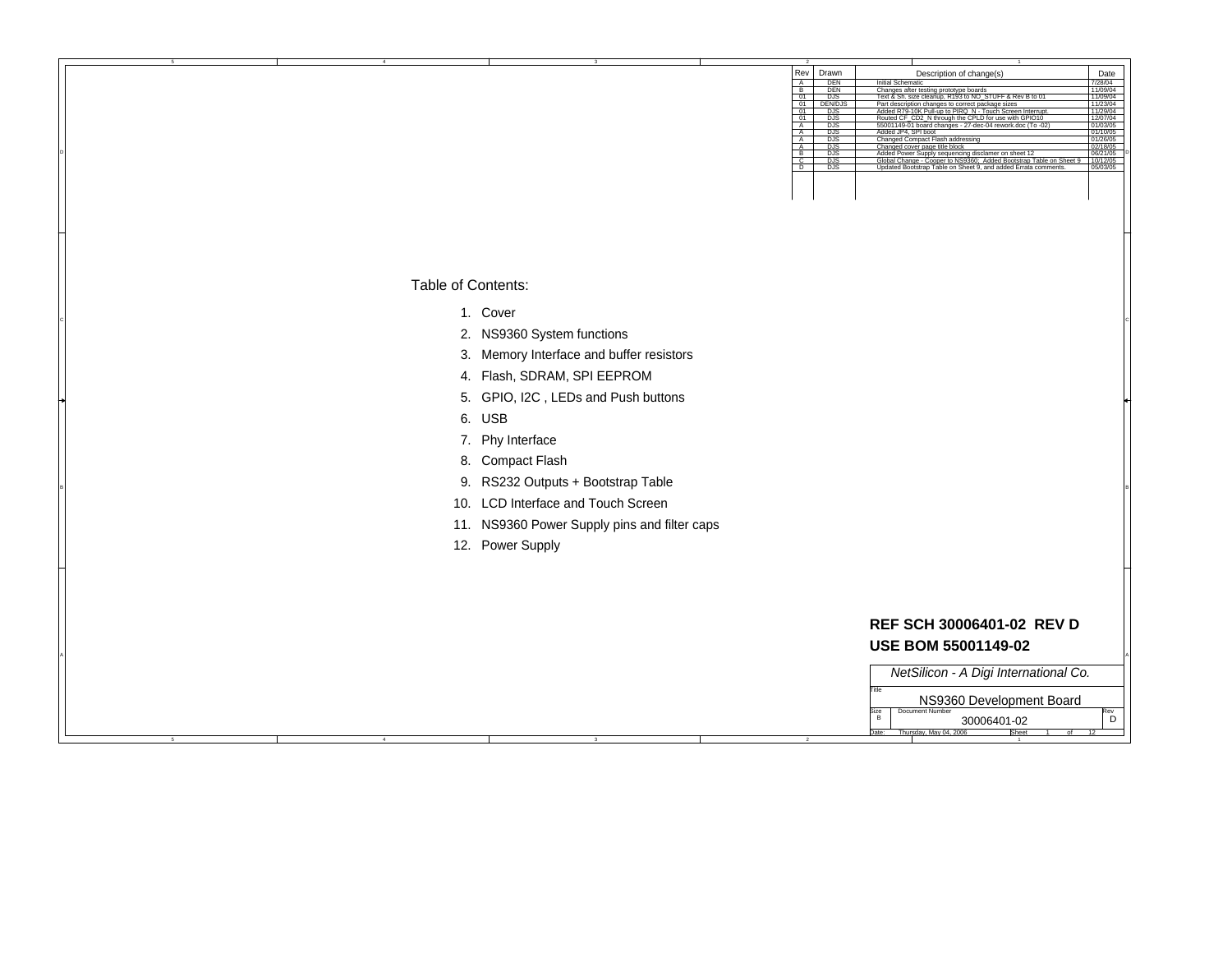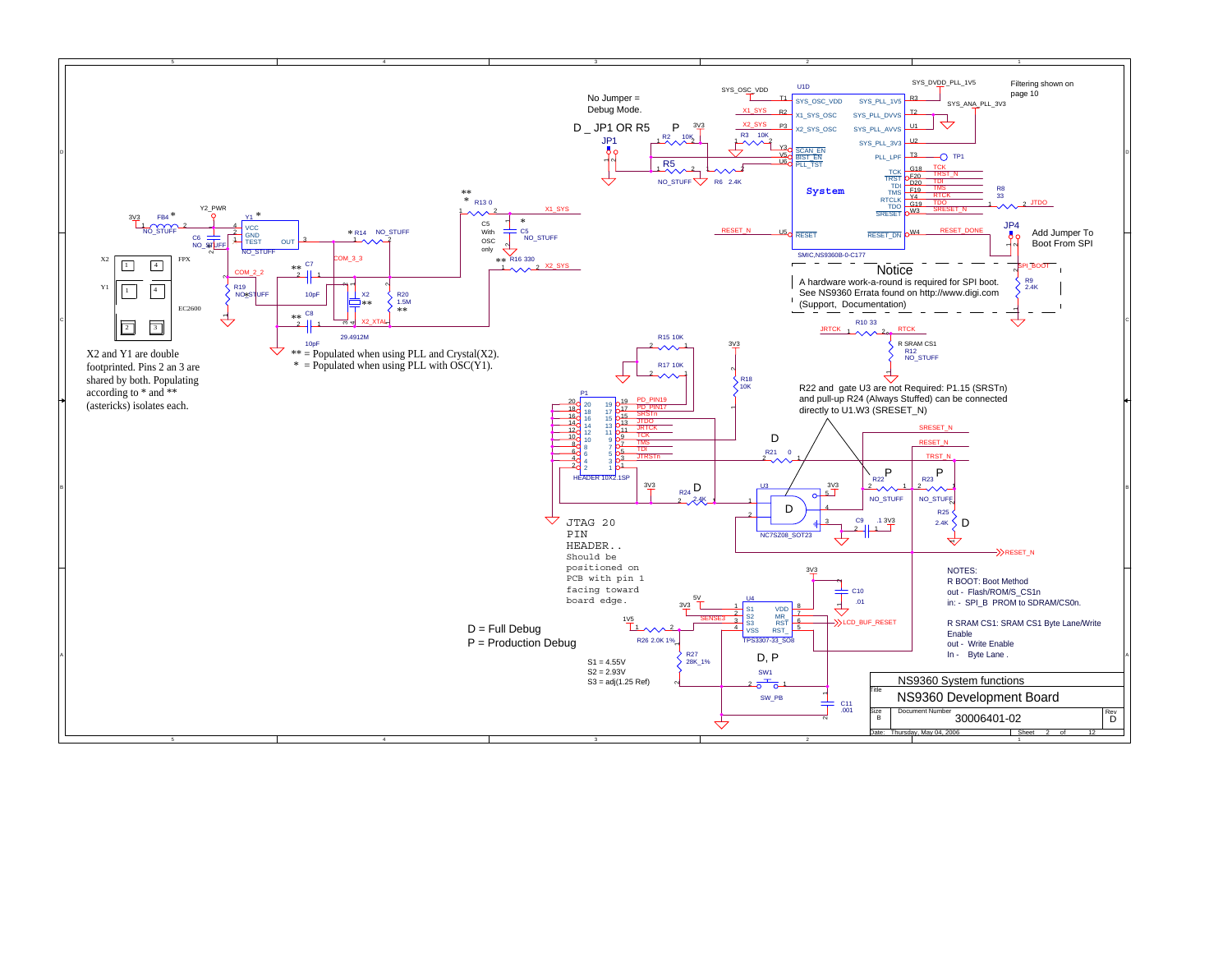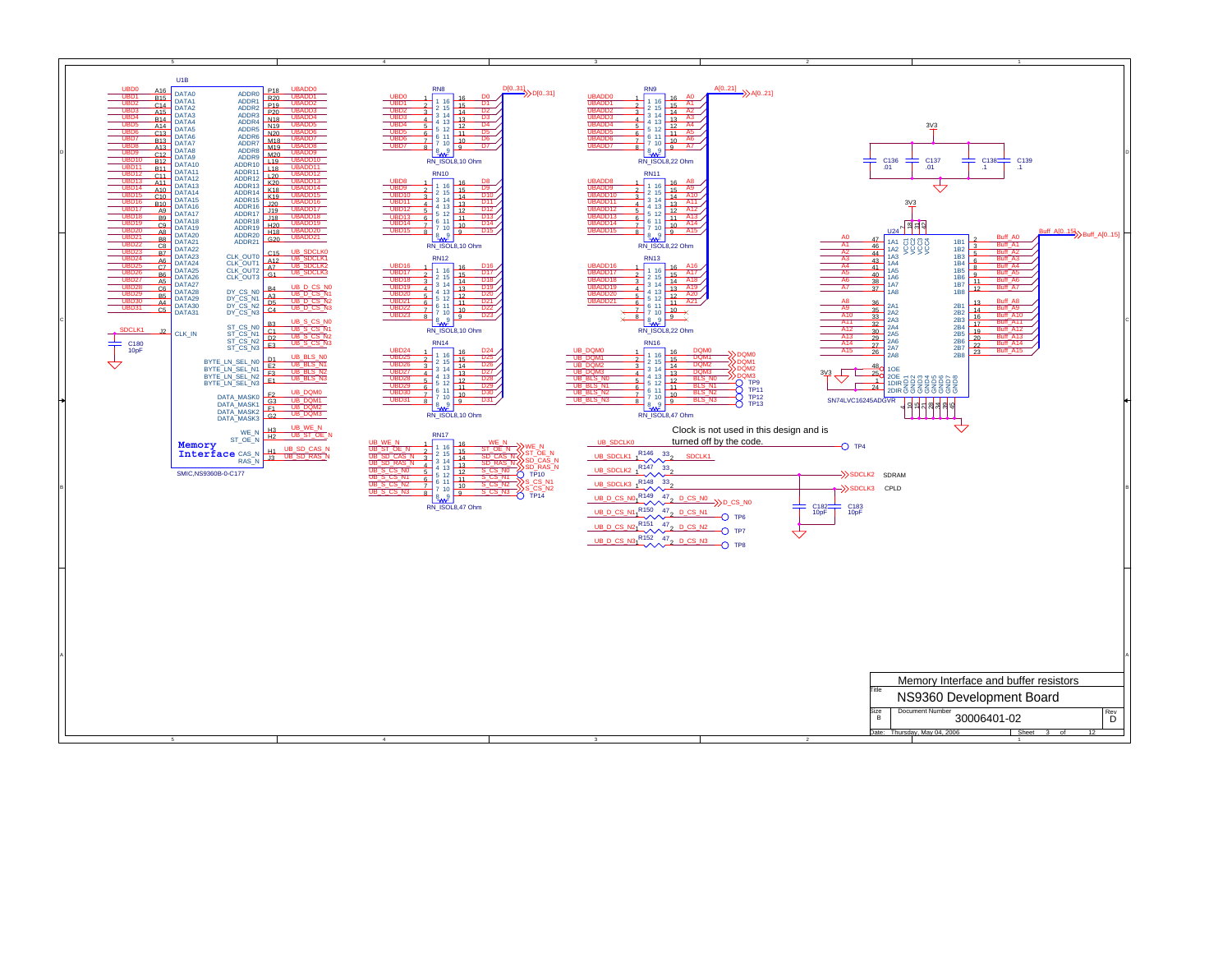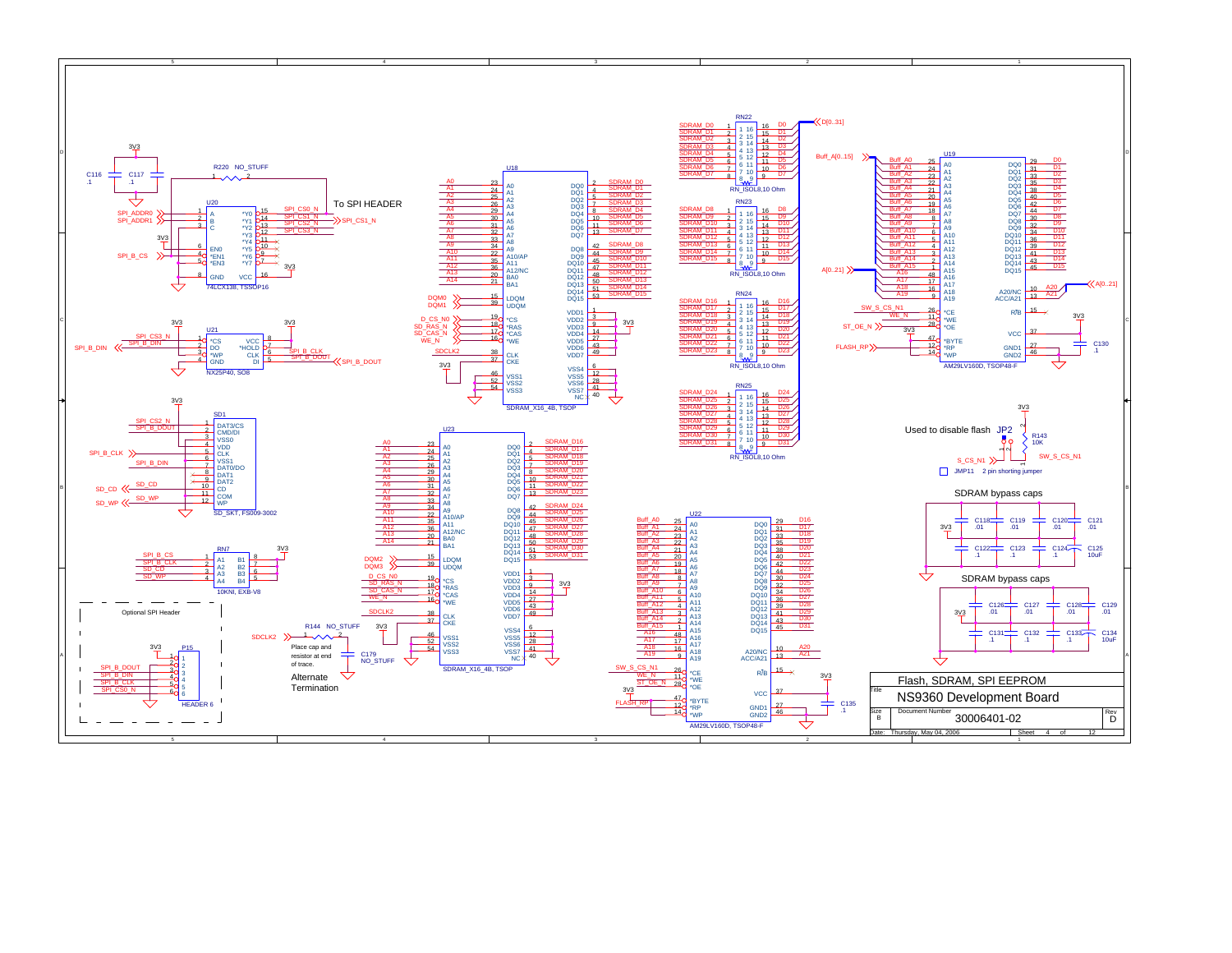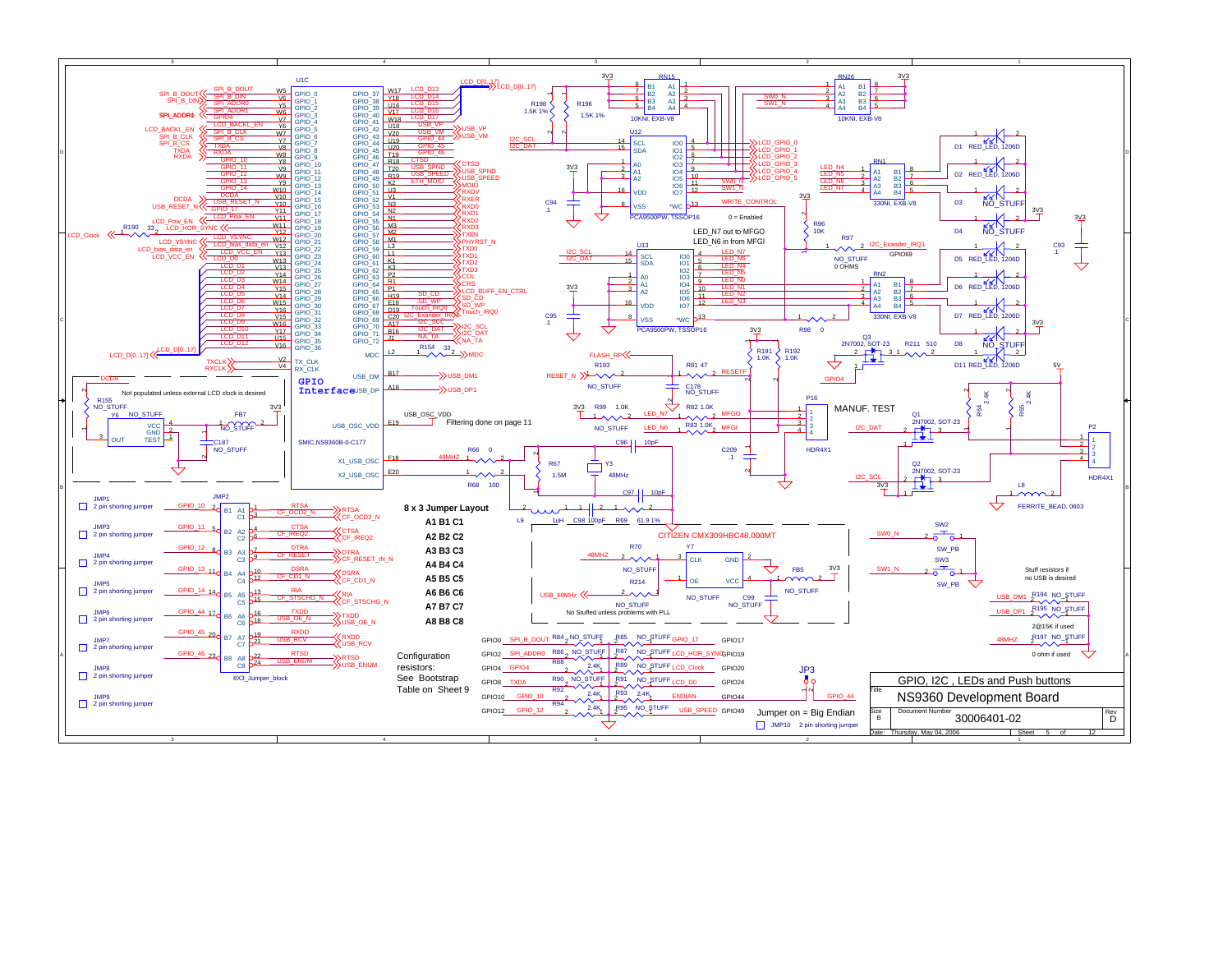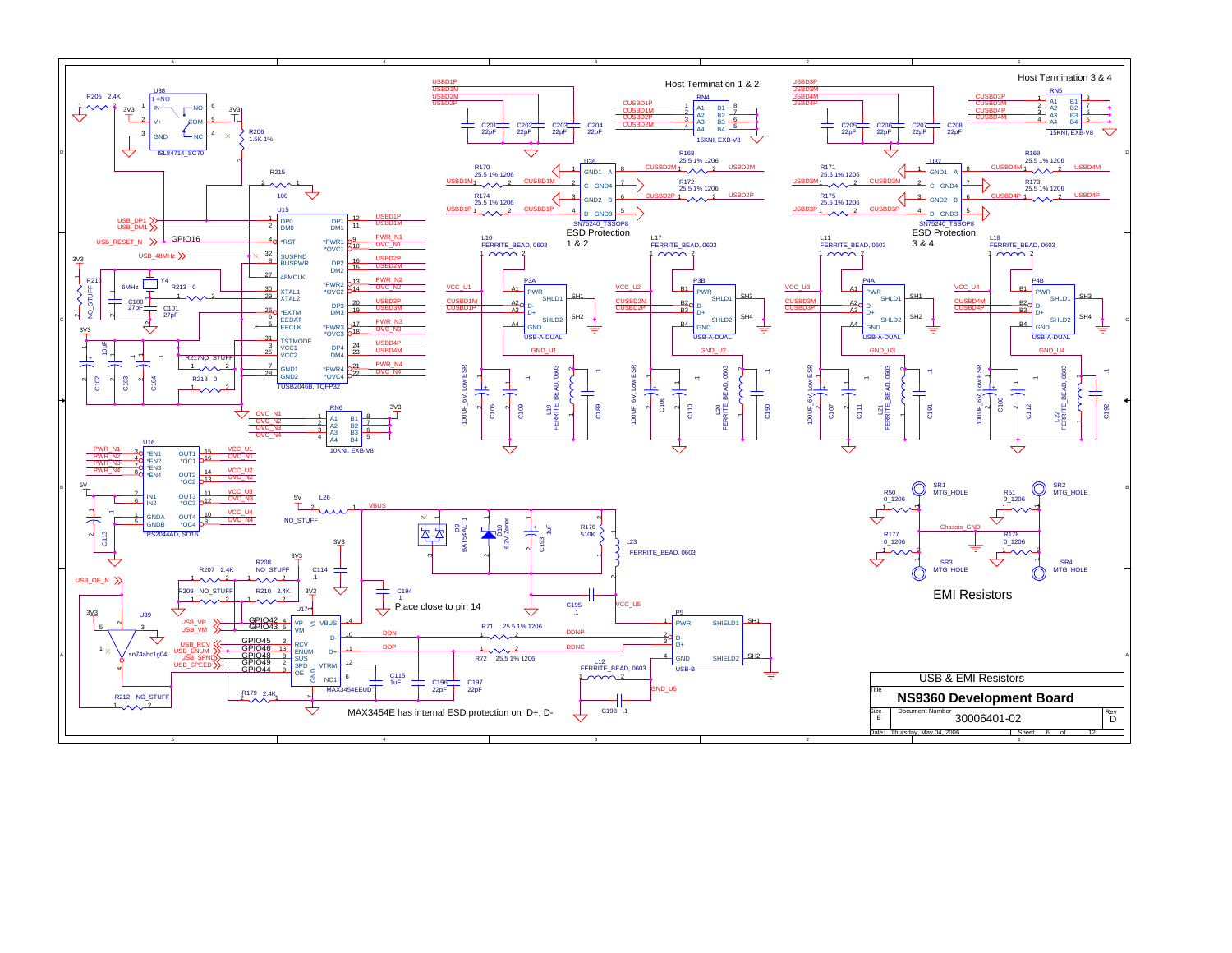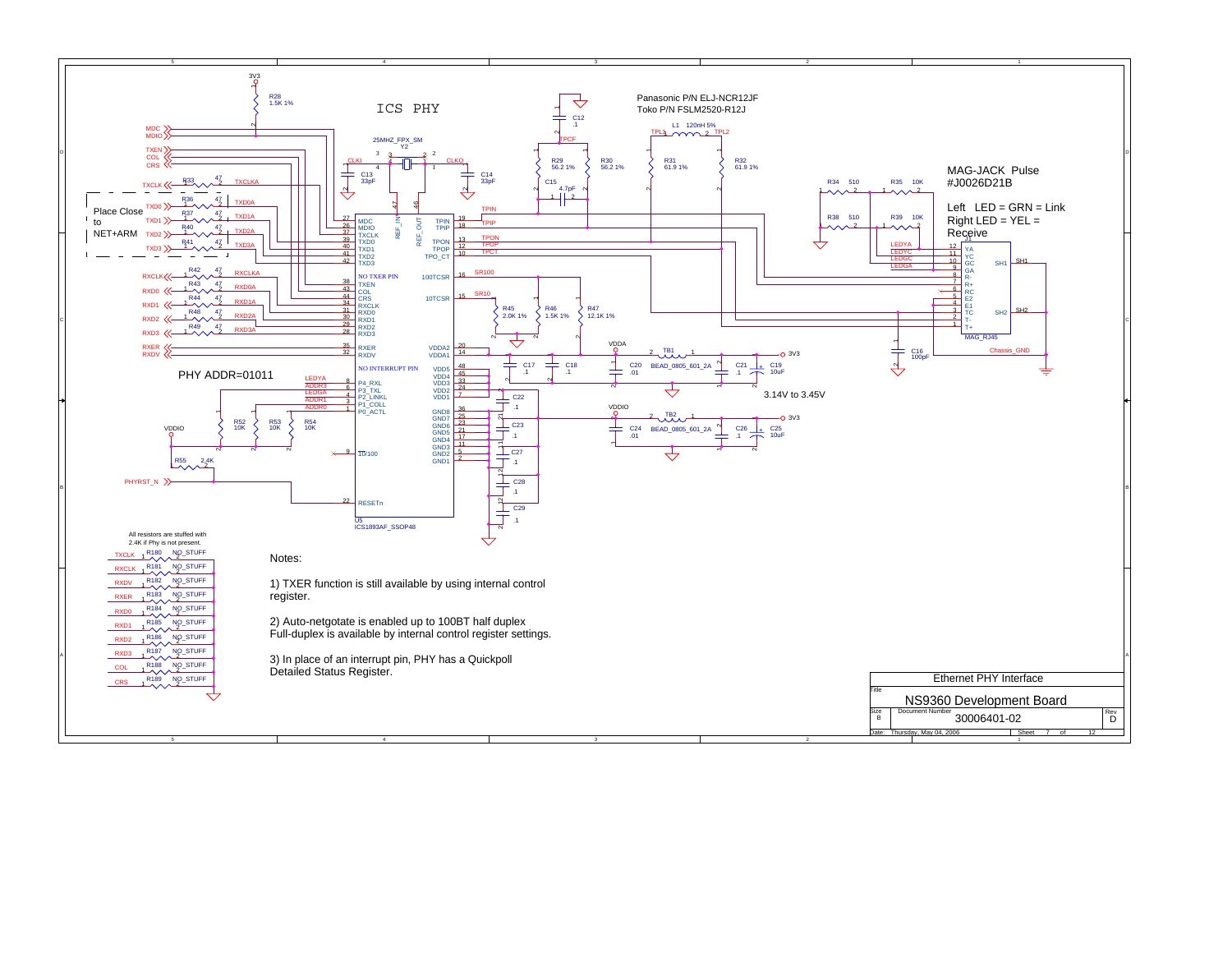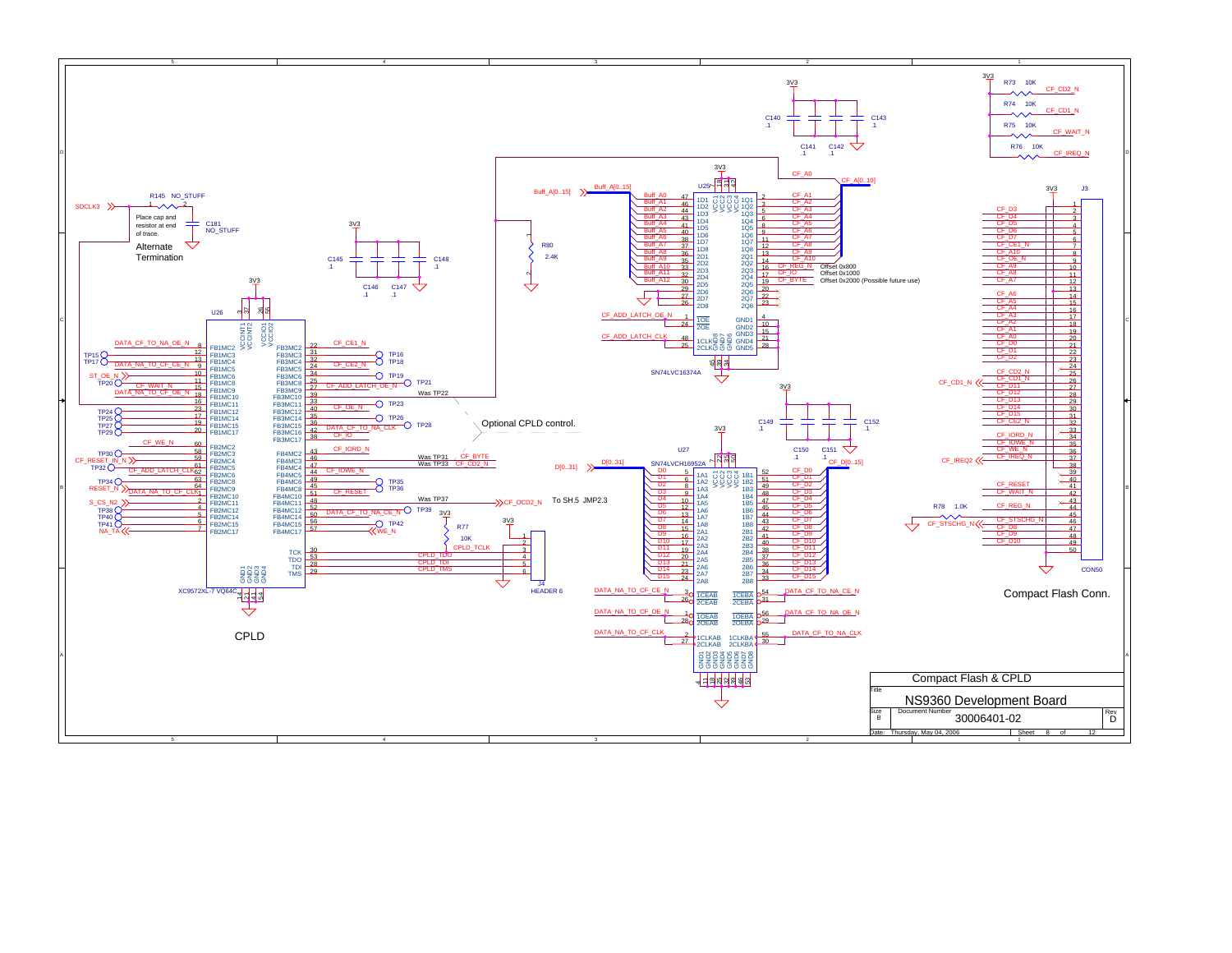|                                 | NS9360 Bootstrap Table<br>IMPORTANT: All bootstrap inputs have an internal pull-up, and are latched (5)<br>x1_sys_osc clock cycles after reset_n is deasserted (goes high)                                                                                                                                                                                                                                                                                                                                                                                                                             |
|---------------------------------|--------------------------------------------------------------------------------------------------------------------------------------------------------------------------------------------------------------------------------------------------------------------------------------------------------------------------------------------------------------------------------------------------------------------------------------------------------------------------------------------------------------------------------------------------------------------------------------------------------|
| rtck<br>1<br>0                  | rtck - byte_lane_sel_n[3:0] Static Chip select 1<br>PB<br>S CS1 mode<br>$\mathbf 0$<br>Write Enable<br>1<br>Byte Lane Enable<br>No pull-down defaults to Write Enable (rtck into FS is inverted)                                                                                                                                                                                                                                                                                                                                                                                                       |
| reset_done<br>0<br>1            | reset_done - Boot Up Mode<br><b>BMM</b><br>Boot Up Mode<br>0<br>Boot from SPI on Serial port B<br>$\mathbf{1}$<br>Boot from S CS1 Flash/ROM<br>No pull-down boots from S_CS1 Flash/ROM                                                                                                                                                                                                                                                                                                                                                                                                                 |
| gpio FS<br>10<br>11<br>00<br>01 | gpio[2],[0] - PLL FS[1:0] (PLL Frequency Select)<br>Divide by<br>$00\,$<br>1<br>01<br>$\overline{2}$<br>10<br>$\Delta$<br>11<br>8<br>No pull-down defaults to Divide by 2 (gpio[2] into FS is inverted)                                                                                                                                                                                                                                                                                                                                                                                                |
| gpio<br>10010<br>10001<br>01000 | gpio[17],[12],[10],[8],[4] - PLL ND[4:0] (PLL Multiplier, ND+1).<br>Sample clock frequency setting with 29.4912 MHz input clock and FS/2<br>PLLND<br>ND+1<br>Frequency (MHz)<br>10111<br>24<br>176.9472<br>10100<br>21<br>154.8288<br>01101<br>14<br>103.2192<br>gpio[10] and [4] into PLLND are inverted.<br>ND+1 of 24 = 176.9472MHz, pull-down GPIO[12], GPIO[10], GPIO[4]<br>ND+1 of 21 = 154.8288MHz, pull-down GPIO[12], GPIO[10], GPIO[8]<br>ND+1 of 14 = 103.2192MHz, pull-down GPIO[17], GPIO[10], GPIO[8], GPIO[4]<br>Note: No pull-downs = ND+1 of 27. This is out of range for the NS9360. |
| gpio<br>0<br>1                  | gpio[19] - Reserved.<br>PLLBP<br>Mode<br>$\mathbf 0$<br>PLL is bypassd<br>1<br>PLL Not bypassed<br>No pull-down enables the PLL (Should NEVER be pulled down during boot)                                                                                                                                                                                                                                                                                                                                                                                                                              |
| gpio<br>01<br>00<br>11<br>10    | gpio[24],[20] - Static Chip select 1 data width<br><b>MW</b><br>Data Width<br>8 bits<br>00<br>01<br>16 bits<br>32 bits<br>10<br>11<br>Reserved<br>No pull-down defaults to x32 bit Flash/ROM (gpio[20] into MW is inverted)                                                                                                                                                                                                                                                                                                                                                                            |
| gpio<br>1<br>$\Omega$           | gpio[44] - Endian Mode<br>END<br>Mode<br>0<br>Little endian<br>Big endian<br>1<br>No pull-down defaults to Little endian (gpio[44] into END is inverted)                                                                                                                                                                                                                                                                                                                                                                                                                                               |
| gpio                            | gpio[49] - Static Chip select 1 polarity<br>PC<br>S_CS1 polarity<br>$\mathbf 0$<br>Active low                                                                                                                                                                                                                                                                                                                                                                                                                                                                                                          |

5

A

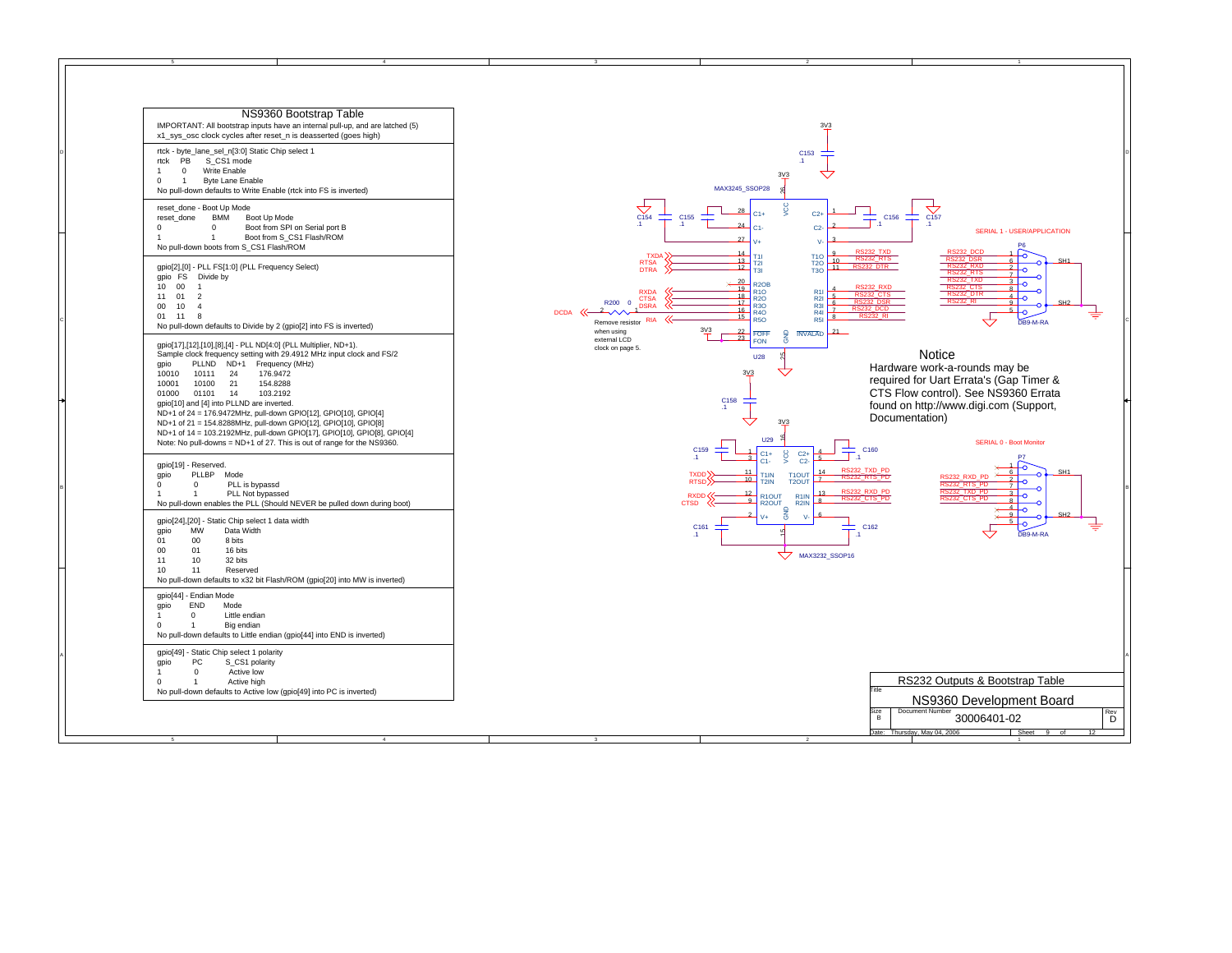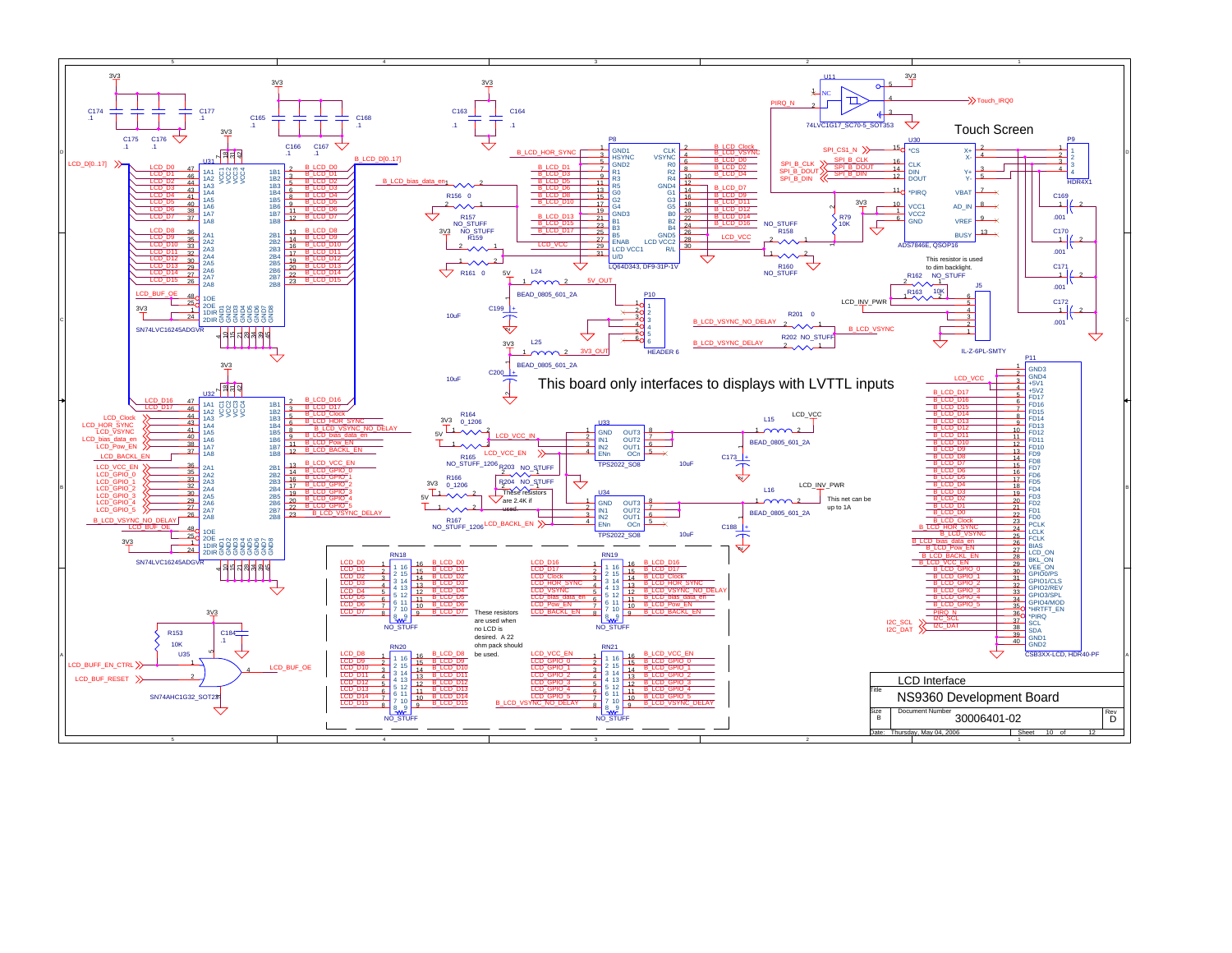

3

5